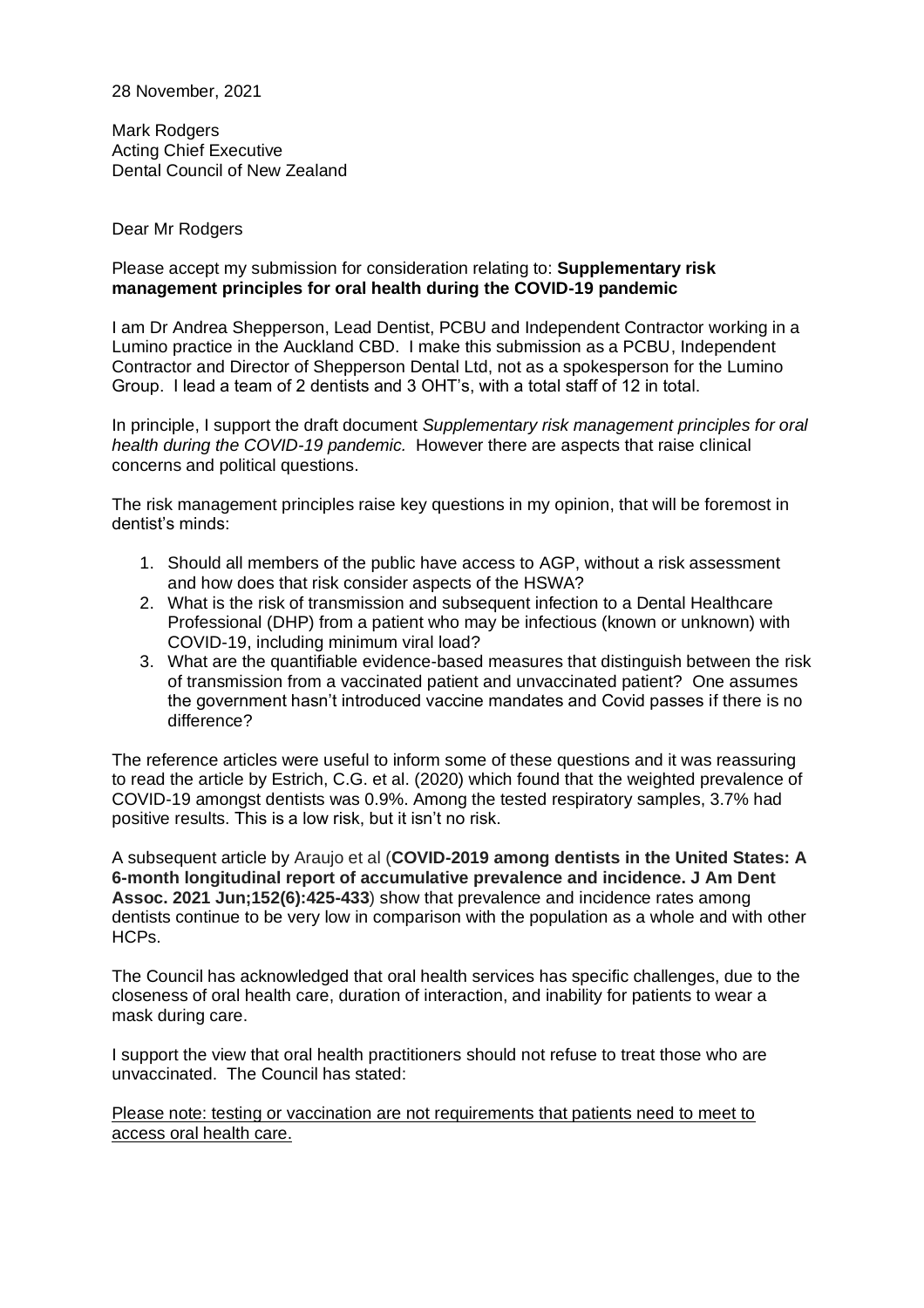However I do believe that practitioners should be entitled to make a practice-based risk assessment within that context, that considers the HSWA, regional community transmission rates, nature of the treatment and individual clinician and team co-morbidities. That would mean the right to ask patients undertaking AGP who are unvaccinated to have a negative test. It would also allow the right to refuse treatment and arrange referral for patients who are abusive or unwilling to comply with a practice-based risk assessment.

To give an example, our office is in a commercial building on the second floor with lift access, which is also home to Rako Science, IGENZ DNA laboratories and 2 other dental practices. Our practice-based risk assessment determined that 75% of our staff live with vulnerable family members – children under 12, elderly parents with co-morbidities or spouses with co-morbidities. Staff members have faced episodes of depression and anxiety throughout the lockdown period and the return to work.

The team was anxious returning to work at the commencement of Level 3. We elected to request vaccination status from our patients as part of our triage mechanism and risk assessment. Unvaccinated patients who were undertaking AGP are requested to provide a negative test 48 hours prior to their appointment.

Our rationale was:

1. As a PCBU's with obligations to practice safely, we needed to weigh the transmission risk to team members and their families in a city with active community transmission. We deemed the risk of transmission to be higher in the unvaccinated than the vaccinated, in the same way we assume the government has applied the requirement for a vaccine pass to access services in the new framework and has mandated mask wearing and vaccination based on risk of exposure.

While the Council has reviewed the risk of AGP and decided that the risk is not as high as they thought in L4 and L3, I have not seen evidence to support the minimal viral load that can cause Covid-19. The Council have indicated emerging evidence and a more generally held view among scientists, indicating that the risk attached to dental APGs has been disproportionately high. I consider 'emerging' and 'generally held views' insufficient evidence in the context of other measures and requirements to mitigate risk with contaminated aerosol, such as the implementation of fallow time.

- 2. Our risk assessment involved not just the transmission risk with Covid19 but also the mental health risk. Under my obligations as a PCBU this is also a consideration.
- 3. Our contracting dentists could not afford further mental duress and income loss from stand down periods should we have to manage team-based transmission from a patient. We currently do twice weekly surveillance testing to pick up early transmission from either the workplace or community to mitigate the risk of extended business closure.
- 4. We shared lift access and common areas with pandemic critical healthcare businesses, and did not wish to be the source of transmission for our business neighbours.

The new DCNZ standards indicate a similar categorisation, deeming a vaccinated patient or a patient with a negative test within 72 hours of treatment, as low risk. **I wholeheartedly support this risk assessment** and the proposal for a hierarchy of controls in managing the risk of COVID-19 transmission within our **specific practice setting** to enable care to be provided safely, in a safe environment. **I agree with the proposal** to apply discretion to raise or lower patient risk depending on the results of patient testing, screening, level of community transmission or other relevant risk factors. A negative test within 72 hours has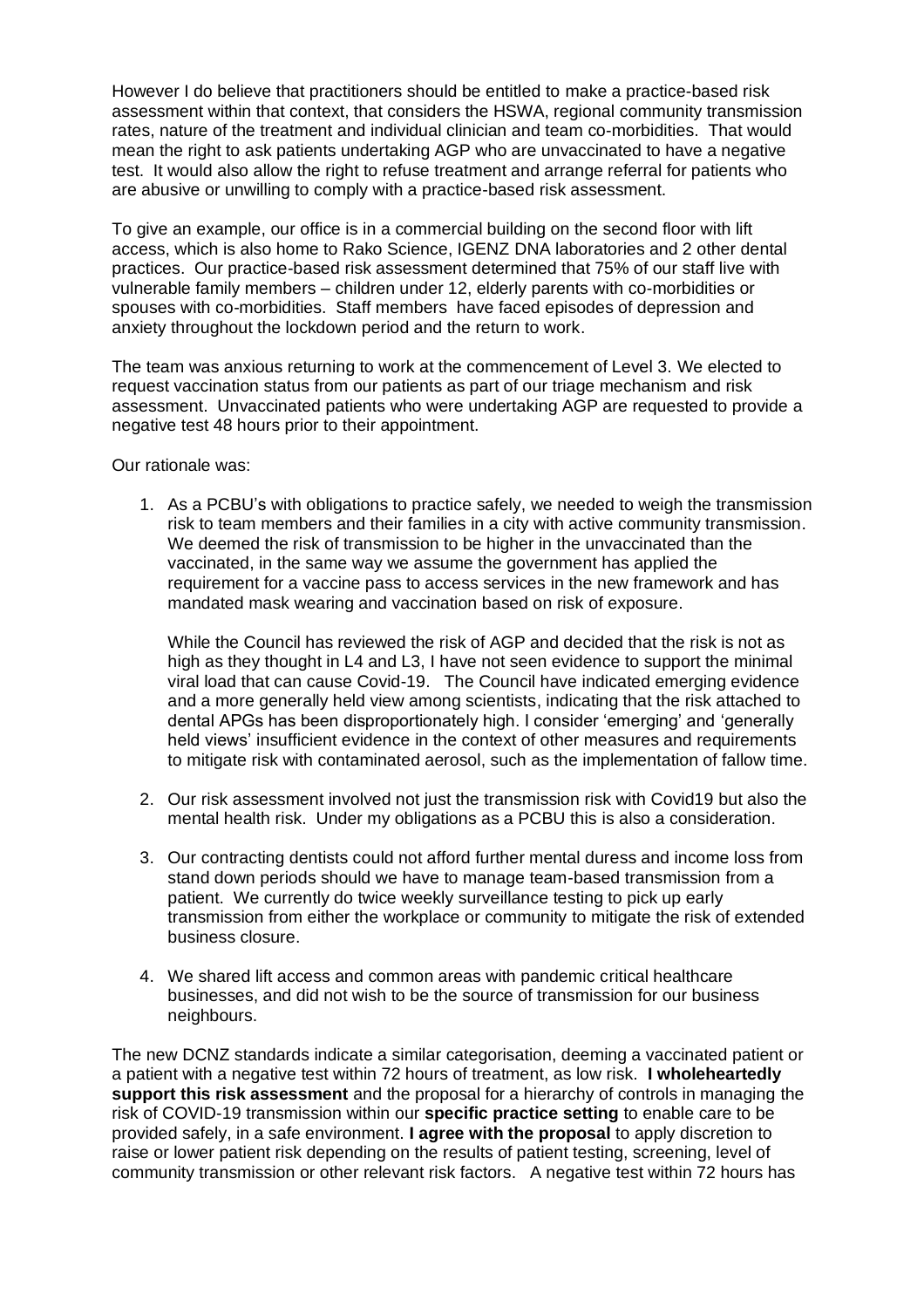been added to the low risk category when the Council have indicated that testing or vaccination are not requirements that patients need to meet to access oral health care. It has added confusion for dentists and offers mixed messaging. Either we are testing our unvaccinated patients or not.

In addition, I draw DCNZ's attention to the Ministry of Health Position Statement on routine pre-consultation testing of unvaccinated individuals in healthcare settings, 25 November 2021 Version 2.0 [\(https://www.health.govt.nz/our-work/diseases-and-conditions/covid-19](https://www.health.govt.nz/our-work/diseases-and-conditions/covid-19-novel-coronavirus/covid-19-information-health-professionals/covid-19-advice-all-health-professionals#position) [novel-coronavirus/covid-19-information-health-professionals/covid-19-advice-all-health](https://www.health.govt.nz/our-work/diseases-and-conditions/covid-19-novel-coronavirus/covid-19-information-health-professionals/covid-19-advice-all-health-professionals#position)[professionals#position\)](https://www.health.govt.nz/our-work/diseases-and-conditions/covid-19-novel-coronavirus/covid-19-information-health-professionals/covid-19-advice-all-health-professionals#position) which states:

*"Vaccination status is one of many risk factors for infection and transmission. Unvaccinated patients who contract COVID-19 pose a high risk to themselves and to others. However, there is no evidence that the routine application of an approach incorporating pre consultation testing is justified."*

I am uncomfortable with the Ministry's assessment and advice that access to essential services, including healthcare services, will not be restricted based on vaccination status. I believe the statement reflects a medical setting where a consultation is a more common interaction in a GP setting, and a patient continues to wear a mask throughout a consultation. We would like the right to retain the ability to screen patients prior to **AGP treatment**, which we believe presents a *different risk* in the dental setting to a **consultation,** despite the Council's assurances.

I also ask the Council the question: Is resourcing and testing capacity driving a political decision to take this view, rather than an ethical or safety stance? Recent media reports signalled that doctors are advising test results are taking 5 days to be delivered due to stress within testing capacity. Our team has had delays of up to 3 days for nasopharyngeal results to be returned. We can get Rako saliva PCR test results on the same day, within 6 hours.

We would like DCNZ to establish the difference in our ability to classify a patient as low risk, by virtue of testing or vaccination, much more clearly in order to mitigate the risk to our teams and have the Ministry of Health provide that distinction in their publicly available guidelines to avoid patient confrontation, abuse and practitioner and staff stress.

To date we have not encountered resistance to our vaccination status requests, and 96% of our patients are vaccinated. Those who are not, are happy to get a test. However some dentists have faced abuse, threats and intimidation. It is essential that the DCNZ balances ambivalent messaging with firmer guidance and consideration of those working daily at the coal face of dentistry.

I therefore **support the view** that the introduction of vaccine certificates/passes has provided some validity to the concept that unvaccinated individuals should be managed differently to individuals who are vaccinated, because of their public health risk. Vaccination status is one of many risk factors for infection and transmission.

I support the Supplementary documents position that the new standard provides for the delivery of care to both vaccinated and unvaccinated patients with risk mitigations. I would ask that testing of unvaccinated patients be a permitted requirement for AGP, as part of that risk mitigation.

I did note a contradiction in the draft. Currently we see both vaccinated and unvaccinated patients for consultations without fallow time and schedule patients back-to-back with standard infection control protocols for surgery turnover. In the Supplementary document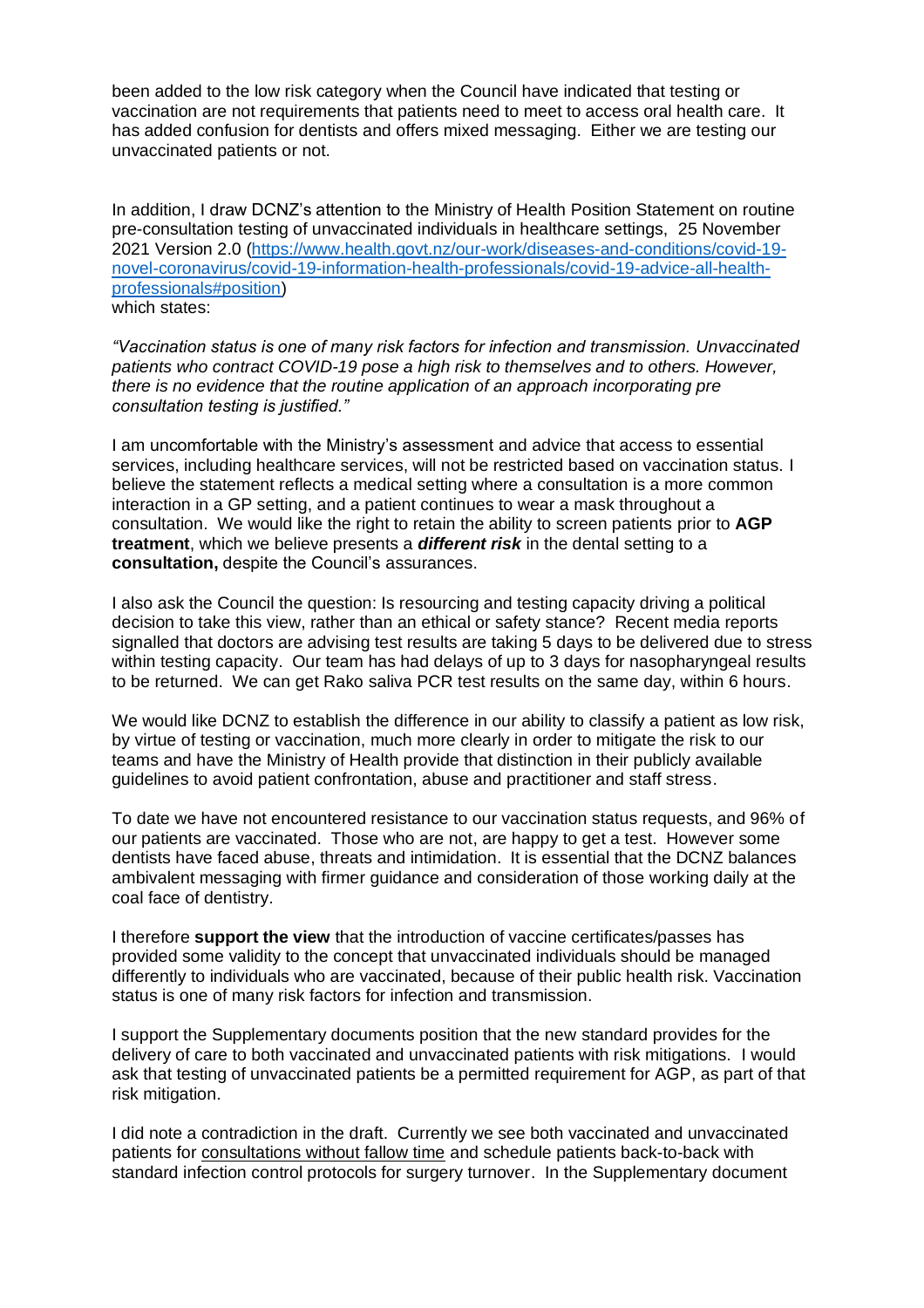we note that unvaccinated patients, without a negative test, require fallow time irrespective of the procedure which will include a consultation.

I find this confusing and different to L3 protocols and would ask for greater clarity and justification. The draft proposal also seems to highlight a level of risk that isn't then applied to our ability to ask for a negative test prior to AGP in unvaccinated or 'moderate risk' patients. The two conflicting concepts seem out of synch with DCNZ's statements that the risk attached to dental APGs has been disproportionately high and therefore over-rated. If the transmission risk from AGP is not the issue previously thought, why do we have fallow time at all? Clearly, based on the new draft guidelines for fallow time, aerosol still poses a significant risk.

I have attached links to 2 recent articles which address the issue of viral shedding from the oral cavity. Key messages are:

- 1. Viral shedding often peaks earlier in saliva versus the nasal compartment
- 2. Viral shedding from the oral cavity may contribute to the high prevalence of presymptomatic SARS-CoV-2 transmission
- 3. Significant degree of compartmentalization between these adjacent but distinct tissue site (oral cavity versus nasal cavity)
- 4. The durations of both infectious virus shedding and symptoms were significantly reduced in vaccinated individuals compared with unvaccinated individuals. We also observed that breakthrough infections are associated with strong tissue compartmentalization and are only detectable in saliva in some cases.

Links to the articles in Pre-Print are: <https://pubmed.ncbi.nlm.nih.gov/34282424/> <https://pubmed.ncbi.nlm.nih.gov/34494028/>

These articles highlight the ongoing and unknown risk of AGP to DHP's in my view, particularly from an asymptomatic patient being seen in early stages of the infection.

## **PPE**

I note in the Araujo article cited earlier that:

*The level of adherence to enhanced infection control procedures in response to the COVID-19 pandemic continues to be high among US dentists. The low rates of cumulative prevalence (2.6%) and monthly incidence ranging from 0.2% through 1.1% reflect the high level of self-care among dentists. Oral health care is being delivered safely because dentists are showing adherence to a strict protocol for enhanced infection control, which should help protect their patients, their dental team members, and themselves.*

Currently our protocols require N95 masks for AGP. The new draft indicates this is not required for low risk patients for any procedure, including AGP. We are also aware of supply chain issues, the cost of obtaining PPE and Ministry demands and requisitioning of PPE in the nationwide pandemic response.

I raise these concerns and ask DCNZ directly if this change to the requirement for N95 masks for AGP in low risk patients is driven by supply chain challenges and public health requisitioning of PPE, rather than safety?

We note that the United States Department of Labor OSHA guidelines for recommended PPE in dentistry recommend both surgical face masks and N95 respirators for aerosolgenerating procedures, but indicate an N95 offers more protection to workers (Fig. 1). [\(https://www.osha.gov/coronavirus/control-prevention/dentistry\)](https://www.osha.gov/coronavirus/control-prevention/dentistry)